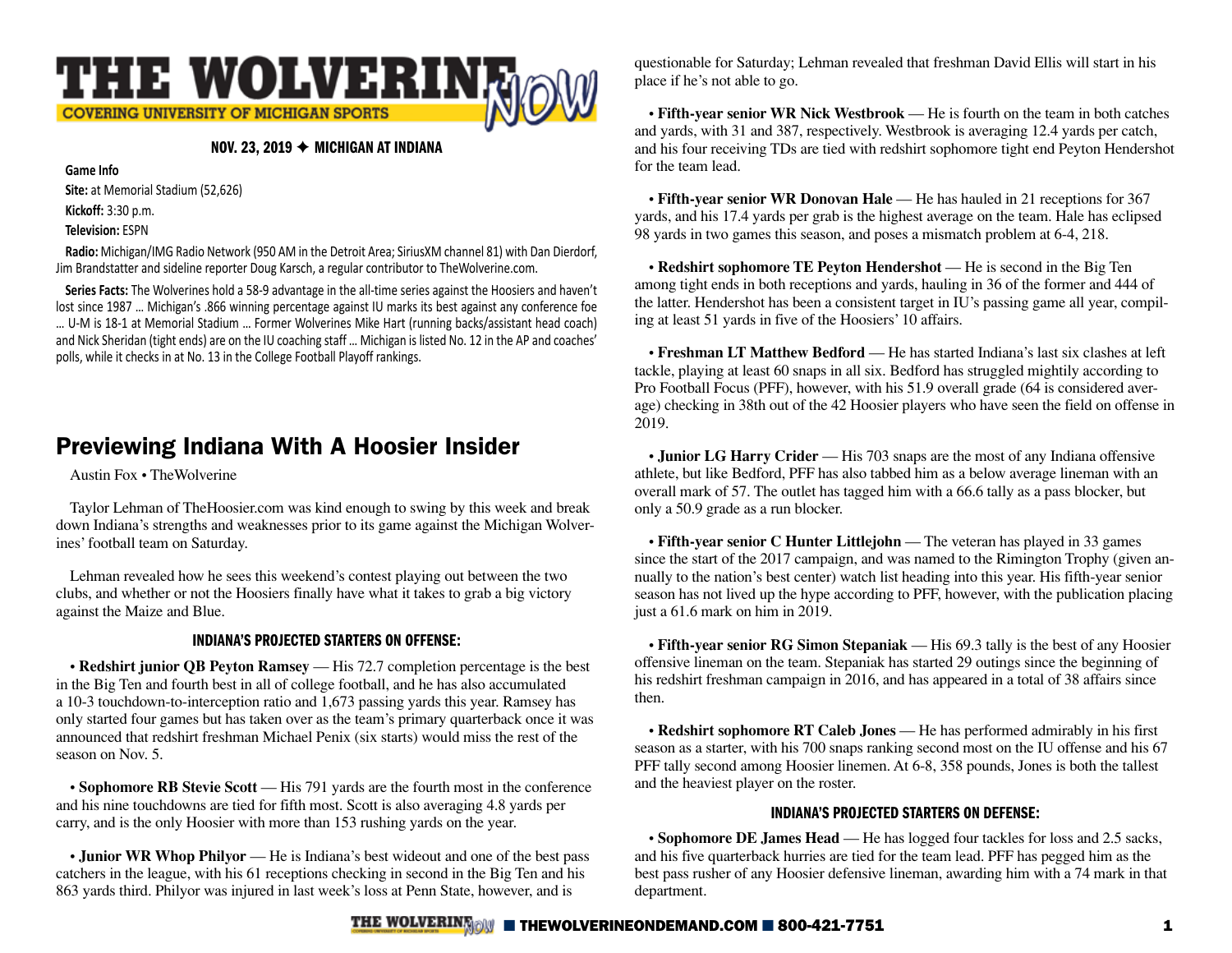• **Redshirt junior DT Jerome Johnson** — He has posted 3.5 stops behind the line of scrimmage and two sacks, to go along with 28 total tackles. PFF has him tabbed as the second best starter on Indiana's defense with a 73.5 mark.

**• Sophomore DT Demarcus Elliott** — His 391 snaps are the fourth most on IU's defense and are second on the d-line behind Johnson's 413. Elliott's five tackles for loss are tied for the third most on the team and his three sacks are deadlocked for second.

**• Junior DE Michael Ziemba** — Though he is still searching for his first quarterback takedown, Ziemba's 5.5 tackles for loss are the second most on the club's roster. PFF has him slotted as an outstanding run defender with a 72.7 tally.

**• Sophomore LB Micah McFadden** — He leads the team in both tackles and TFLs, with 46 and 7.5, respectively. PFF has also been high on McFadden in 2019, giving him a 69.8 grade and an 81.5 mark as a pass rusher (third highest on the defense).

**• Fifth-year senior LB Reakwon Jones** — His 43 stops are second only to McFadden's 46, and he has also chipped in 1.5 tackles for loss and a sack. Jones' play has been slightly below average according to PFF, however, with the outlet slapping him with a 63.7 tally.

**• Redshirt junior LB Marcelino Ball** — Lehman has him tabbed as playing the Hoosiers' 'husky' position, serving as a hybrid linebacker/defensive back. Ball's 38 tackles are the fourth most for Indiana and his five quarterback hurries are tied with Head for the club lead.

**• Freshman CB Tiawan Mullen** — He was rated as a four-star out of high school and earned his first start in the Oct. 12 win over Rutgers, and has held onto the starting job in the four contests since. PFF has Mullen rated as a freshman sensation, with his 81.4 grade standing as the highest of any projected Hoosier defensive starter.

**• Sophomore CB Jaylin Williams** — His three pass breakups are tied for the second most on IU's team, behind only Mullen's eight. PFF has awarded Williams with an impressive 73.4 coverage mark on the year.

**• Senior S Khalil Bryant** — His 41 stops are the third most for Indiana and are 14 more than any other Hoosier defensive back. PFF has selected Bryant as the club's best tackler, giving him an 88.4 tally in that area.

**• Sophomore S Devon Matthews** — Lehman revealed that redshirt sophomore Juwan Burgess could potentially start here as well, citing the two 'rotate often.' PFF is higher on the latter, pegging him with a 68 overall grade and the former a 61.9.

#### INDIANA'S PROJECTED STARTERS ON SPECIAL TEAMS:

• Fifth-year senior **K** Logan Justus — He is a perfect 14-for-14 on the year, and has converted all three of his attempts from beyond 40 yards. Justus is one of only five qualifying kickers in college football who still holds a 100 percent success rate on field goals (kickers must have played in at least 75 percent of their team's games and have a minimum of one field goal attempt per contests played in order to qualify).

• **Fifth-year senior P Haydon Whitehead** — He is averaging 41.2 yards on 39 punts this season, with the former statistic standing seventh best in the Big Ten. Whitehead has recorded six punts of 50 yards or longer, and has dropped 19 of his attempts inside the opponent's 20-yard line.

#### INDIANA'S BIGGEST STRENGTH ON OFFENSE:

"The strength of this Indiana offense lies in first-year offensive coordinator Kalen De-Boer's innovative system," Lehman revealed.

"I know that seems expansive, but it relies heavily on passing. Anyone who hasn't watched this Indiana team believes it's one dimensional, but that's not true either.

"The way it works depends on short passing routes that spread out the defense and force one-on-one matchups or give the receivers opportunities for yards after the catch with receivers blocking downfield.

"It really takes a lot of pressure off the offensive line and depends on a quarterback that can make quick decisions.

"Mike Penix ran it well when he was quarterback, and Peyton Ramsey is running it well now.

"Indiana has big-bodied receivers that often win those one-on-ones and can run in space on the underneath routes.

"Stevie Scott must be accounted for as well. He runs with power but also works best in space and can split out wide and work as a receiver.

"He's probably the most balanced running back Indiana has had since maybe Stephen Houston.

"He's on his way to another 1,000-yard season as a sophomore."

#### INDIANA'S BIGGEST WEAKNESS ON OFFENSE:

"The weakness of the offense can also be found in the offensive line," the writer explained.

"[Head coach] Tom Allen said the one guy they couldn't afford to lose this year was [senior] left tackle Coy Cronk, yet that's what happened earlier this season.

"Freshman Matt Bedford has filled in really well given the circumstances, but if Indiana is put in scenarios where it needs to rely on the offensive line to win at the line of scrimmage in order to move the ball, it won't be pretty.

"I will say, since getting past the early running game struggles and implementing this offensive system, the only team Indiana has not moved the ball on at will was Ohio State.

"Even Penn State couldn't smother the DeBoer system, so I'm excited to see how Michigan fares."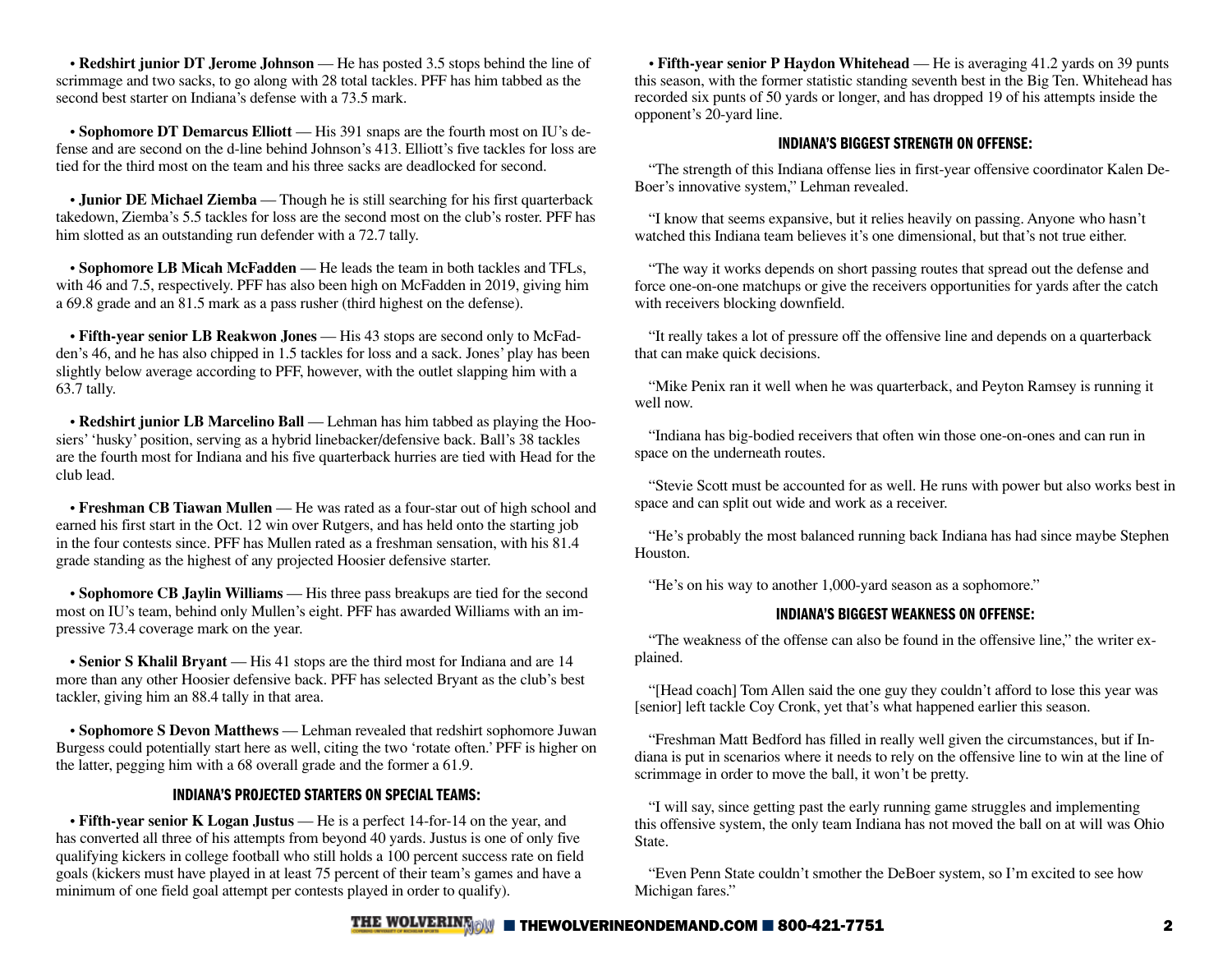Despite the loss of Cronk on the offensive line, IU has done a respectable job at not allowing opponents into its backfield.

It has surrendered just 15 sacks on the year (which ranks 28th in the country) and 53 tackles for loss (tied for 44th nationally).

The front five has had a rougher go of it in the run blocking department, however, with the club's 3.83 yards per carry tying for 99th in college football.

#### INDIANA'S BIGGEST STRENGTH ON DEFENSE:

"Its strength is always different," Lehman noted. "The largest pool of talent is in the secondary, but there isn't a lot of experience to go along with it.

"The linebackers are split, with a fifth-year linebacker in Reakwon Jones and a sophomore in Micah McFadden.

"The rotation of defensive linemen have been extremely consistent so far. I tell everyone that I've never seen a defense grow so much as the season has gone along as this defense has.

"Every week it seems better, which bodes well for the future. They haven't played a team with the stable of receivers that Michigan has, though, so that'll be something new this year."

IU's front seven ranks 46th nationally against the run, allowing 139.7 rushing yards per game.

The Hoosiers' secondary stands as one of the best in the country, though, yielding just 176.6 passing yards per outing (10th best).

Opponents are only completing 54.7 percent of their throws against Indiana (19th), with six different foes having connected on 50 percent of their passes or fewer against the Hoosiers this season.

IU has also held four of the 10 teams it has faced to 112 yards through the air or less.

#### INDIANA'S BIGGEST WEAKNESS ON DEFENSE:

"This seems to change every week," the insider said. "The defense is so young. The best cover guy is freshman Tiawan Mullen, and he has silenced some good pass catchers, including Michigan State's [fifth-year senior wideout] Darrell Stewart.

"But there's so much pressure for the defensive staff to get every player into the correct position.

"It always seems pretty fragile, but I've been waiting for it to break for weeks now, and it hasn't.

"Not even against Penn State. There were some rough plays involving bad communication on the field against Michigan State, and [Penn State redshirt sophomore quarterback] Sean Clifford was able to break off some big runs last week.

"Its inexperience is probably the biggest weakness."

Though IU's defense ranks 18th nationally in yards allowed per game (316.3), it has let three different opponents eclipse 444 yards, including two who went over the 513 yard plateau.

Michigan State racked up 445 yards on Sept. 28, while Ohio State posted 520 yards on Sept. 14 and Nebraska 514 on Oct. 26.

Six of Indiana's 10 opponents have logged 371 yards or more against it this season.

#### LEHMAN'S FINAL SCORE PREDICTION:

"I believe it will be higher scoring than what is expected," Lehman opined. "I believe **Michigan will win another close one, 34-31.**

"I think this game will come down to a field goal with scores above 30. Indiana has been limited to fewer than 30 points just twice – Ohio State and Penn State – and I think there's a desire to really get that one win to make this season more memorable.

"I think [U-M senior quarterback] Shea Patterson will find some success, and that's dangerous for Indiana, but I don't think Michigan will be able to slow the Indiana offense like some assume it will.

"There's just something about Kalen DeBoer and Peyton Ramsey that doesn't die."

# Michigan Wolverines Football At Indiana — Keys To the Game

Chris Balas • TheWolverine

This is not your father's Indiana team …

Well, actually, it might be, depending on how old you are. Tom Allen's Hoosiers are reminiscent of some of head coach Bill Mallory's teams back in the 1980s and early '90s in that they have some talent, they play hard and they have a winning record.

In fact, they're assured to finish with their first winning season since 2007, when they went 7-6 with a loss in the Insight Bowl under Bill Lynch.

Indiana hasn't beaten Michigan since 1987, the longest any Big Ten opponent has gone without a win over the Wolverines. Interestingly, though, there's been only one blowout since a 34-3 victory in Bloomington in 2006, and that was a 34-10 victory in 2014.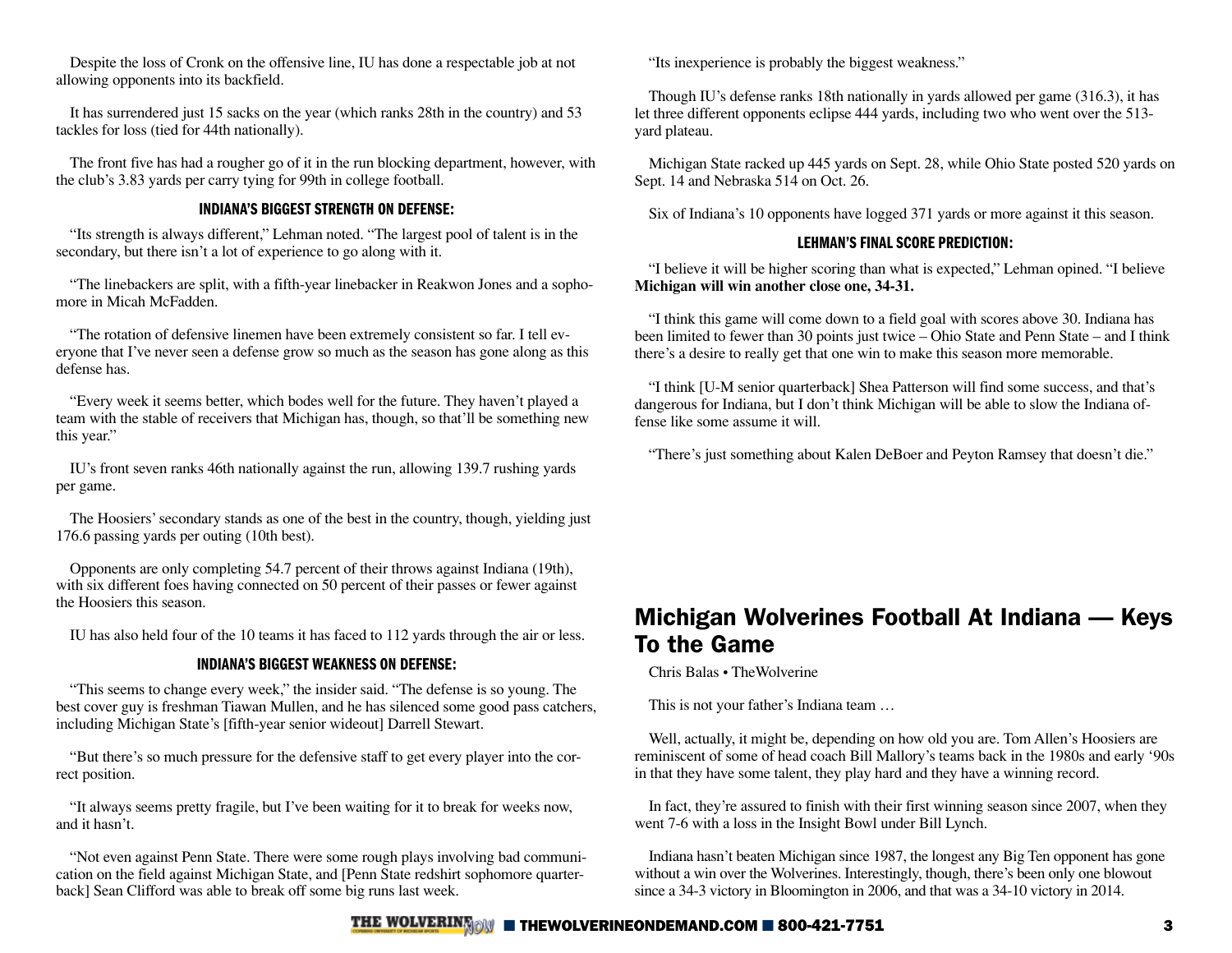There have been a pair of overtime wins and several fourth-quarter games in the last eight meetings, so the Hoosiers probably won't be intimidated heading into this one.

Here's what Michigan has to do to win in Bloomington and improve to 9-2 heading into the finale with Ohio State:

**Be gap sound on defense:** Indiana's passing game hasn't slowed since backup Peyton Ramsey, who has had some success against Michigan in the past, replaced injured Michael Penix Jr. (collarbone) in the starting lineup. Ramsey, in fact, threw for 371 yards and completed 75.6 percent of his passes against a solid Penn State defense last week … and on the road, no less.

The Hoosiers, though, become much more difficult to defend when running back Stevie Scott gets loose like he did last year. He put up 139 yards on the Wolverines in Ann Arbor, and he's a big back capable of breaking tackles and keeping the chains moving. Give him a crease and he'll pick up yards in chunks.

Slowing IU's potent passing game starts with making the Hoosiers one-dimensional and putting their offense in second- and third-and-long situations. That requires getting off blocks and being where you're supposed to be on defense, something the Wolverines have done extremely well over the last several weeks.

Scott hasn't been a factor against the three toughest defenses he's faced, managing 1.5 yards per carry against Ohio State, 3.7 at Michigan State and 3.2 at Penn State. The Wolverines need to make that continue.

**Pressure Peyton Ramsey and make him uncomfortable:** This one's easier said than done. Ramsey has been fantastic when called upon this year — and as evidenced by his showing at Penn State, he's not just padding his stats against poor defensive teams. He was harassed by Ohio State's outstanding defense and sacked five times but still managed to complete 19 of 33 passes for 162 yards.

Ramsey has thrown for 1,673 yards, 10 touchdowns and only three interceptions this season, and he's now completing 72.7 percent of his passes. According to the Indianapolis Star, that's put him within striking distance of Dan Persa's (Northwestern) single-season Big Ten record (73.5).

Were Ramsey's career to end today, he'd own the league's career completion percentage record by 2.5 percent (67.4 to 64.9) over Iowa 's Chuck Long, a mid-1980s standout.

In short, letting him get comfortable given the outstanding receivers the Hoosiers feature — Whop Philyor has 61 catches for 863 yards, while Ty Fryfogle boasts 38 for 502, and both average over 13 yards per reception — could result in a long day. U-M has done a better job against the crossing routes IU burned the Wolverines with a year ago, but the Hoosiers are in the top 25 percent nationally in protecting the quarterback, allowing only 1.5 sacks per game (tied for 31st nationally).

This will be a challenge for the defense.

**Be balanced on offense and convert on third down:** The Hoosiers are 10th nation-

ally in pass defense, allowing only 176.6 yards per game. At the same time, they're also allowing a respectable 139.7 yards on the ground (46th in the land) and limiting explosive plays, atypical from years past.

Indiana is 12th nationally in plays allowed of 10 or more yards (104) and 20th in 20 plus yarders allowed (36). The Wolverines might have to string some drives together the way Penn State did in its win, including an 18-play, nine-minute beauty to put the game away. That will require U-M to be effective on third down like they were against Michigan State, when they converted on eight of 13.

#### **The Breakdown: Michigan Wolverines Football at Indiana**

One thing seems pretty certain about this Indiana team — it's improving, and there are playmakers on both sides of the ball. In the past, the Hoosiers might have a few guys to key on … now it's a handful, and in a way it's now "pick your poison" even with Penix out, Ramsey in.

"If you don't see it, I think you're not paying much attention," Allen said of his team's resurgence. "I think there's no doubt. Get on the road and those are tough places to play, and we're right there.

"You talk about the progress you go through and how you build a program. This season we won games in the past that we've not been able to finish against other teams, and now we're playing highly ranked teams and are right there with them, as well. It doesn't have the same feel to me."

Michigan needs to continue to play well in order to cover the seven-point spread. Play a bad game and an upset would certainly be possible.

## News & Views: Jim Harbaugh on 'Taunting,' Indiana And More

#### Chris Balas • TheWolverine

Michigan football head coach Jim Harbaugh met with the media Monday and had plenty to say on a variety of topics. We tackle his opinions here with our own in News & Views:

**NEWS:** Redshirt junior Tarik Black was flagged for a celebration penalty Saturday after one of his bigger plays of the year, a catch on the sideline after which he celebrated with a flex.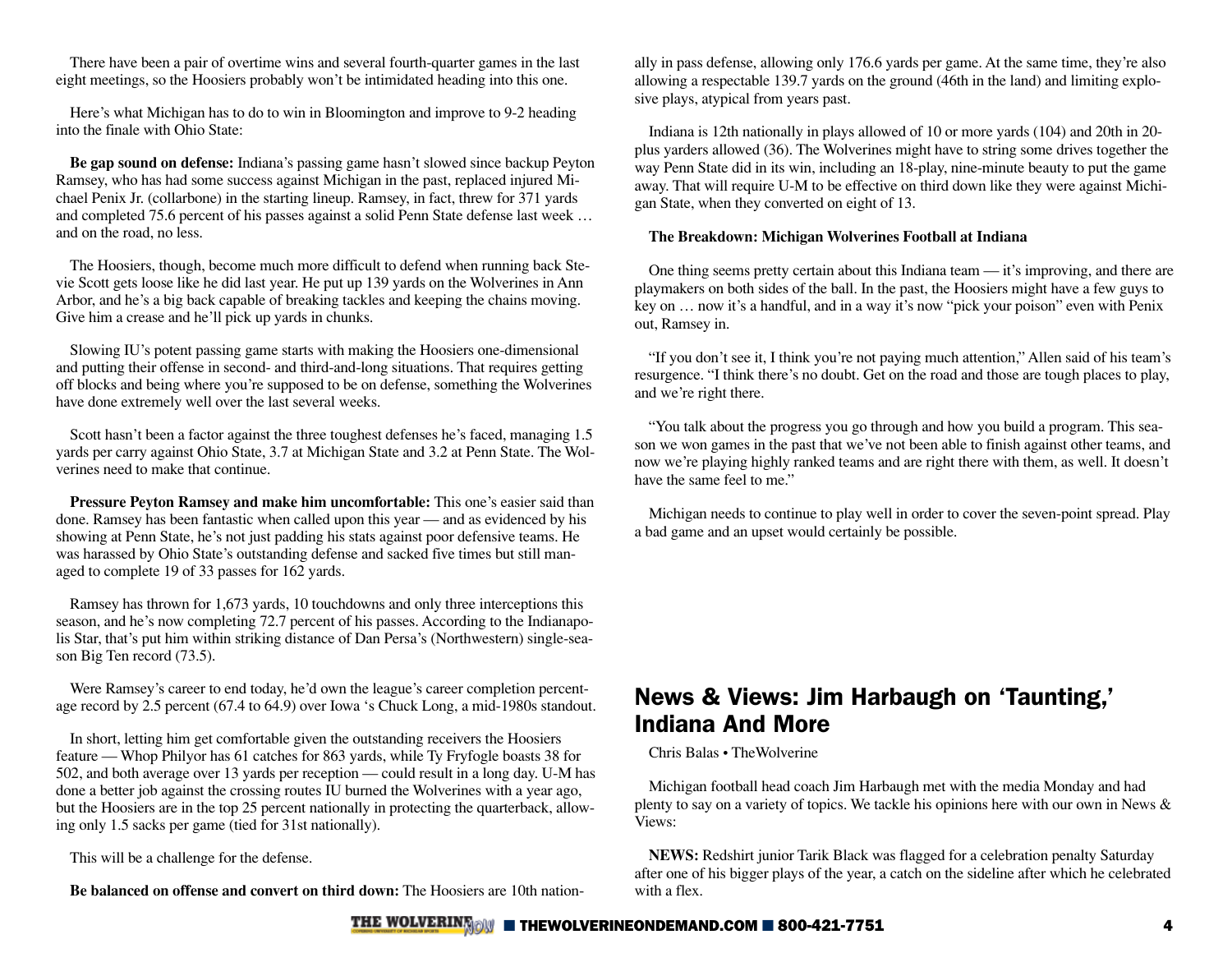**HARBAUGH:** "I'd be curious to know [why he was flagged], as well. Emphasis is made at 'not [taunting] at a player,' but that certainly wasn't at an opposing player. It would be good to get some clarity."

**VIEWS:** First off, can this kid catch a break? Yeah, Black has struggled with his attitude at times this season in the wake of a disappointing few years, but that was a terrible call made by a sideline official who also threw the flag (without a warning first) on a huge punt return by Donovan Peoples-Jones. Peoples-Jones fumbled, but had he gone the distance it would have come back … and it's not as though Harbaugh was all that close to the field.

Second — you see things like that flex all the time — usually much worse than that not flagged. Either call them all or don't call any.

And finally, Bo Schembechler used to insist that if you were going to celebrate, you were going to do it with everyone on the team. His point — a lot of people had to do their jobs, too, to make your play happen.

We like that idea best. Call us old school (or maybe just old).

**NEWS:** Senior viper Khaleke Hudson blocked yet another punt Saturday, this one leading directly to a touchdown on the next play.

**HARBAUGH:** "He does have a knack. It starts with really good technique he's developed, really good coaching of that technique. A lot of times when you go against a shield punt where they have two or three blockers, you're trying to outman them by one and don't know who of those three or four the three are going to block … who is going to come free."

**VIEWS:** So it's not just the luck of a good break off the line. You have to read and react, and Hudson has it down. It's been huge, and a big reason why the Wolverines' special teams have been a net positive for much of his career.

Hudson has been solid all year at linebacker, too, but won't get the credit he deserves because he's not going to rack up the 18.5 tackles for loss he had two years ago. Fifthyear senior Jordan Glasgow marveled how he was on the Butkus Award semifinal list when "I'm the third-best linebacker starting on this team," noting Hudson and redshirt freshman Cam McGrone were better (and that's a good, humble teammate).

Hudson (and Glasgow) will be missed next year, both as a player and a leader.

**NEWS:** Michigan has lost one game, a heartbreaker at Penn State, in which the breaks went against them, since getting hammered at Wisconsin in September. U-M has a chance to finish the season 10-2 with wins over all three rivals.

**HARBAUGH:** "I've just seen continued improvement from our team … tremendous effort. When you get that you can get everything else. I've seen continuous development, improvement on the team.

one], why is the team better, what's the biggest thing? The team is just improving, getting better.

"You can't plant potatoes one day and expect to eat potato salad the next day. It takes some time to develop."

**VIEWS:** Indeed it does. At the same time, there was no excuse for some of the lack of effort in the Wisconsin game, and Harbaugh knew it and addressed it. Attitudes were readjusted, they went back to the drawing board on both offense and defense, and they're now playing like a legitimate top-10 team.

Harbaugh was asked if he felt his team could play with any team in the country. It was bait, and he didn't take it. The truth is, this team is vying to finish fifth through 10th, not first through fifth. There's still a gap there, one that will be tough to overcome in just about any year, but this team is great at home.

We wouldn't predict it, but we also wouldn't be stunned by a 2-0 finish to the regular season.

**NEWS:** Indiana is now 7-3 and only a touchdown underdog against Michigan in Bloomington this weekend.

**HARBAUGH:** "They're really good up front. I've always thought Peyton Ramsey was a terrific quarterback. He played against us as a true freshman and played really well, has played a lot of good football. He's a very experienced quarterback now.

"They do a good job. They can get on the edge and they can throw; they can power football, as well. They have a strong, athletic front and their backs are really impressive looking and running."

**VIEWS:** They're as challenging as any offense in the Big Ten with their multiple formations, Harbaugh said, and while they don't have Ohio State's talent, they've provided the blueprint at times on how to attack the Michigan defense. This could be a tough one.

If U-M controls this one, however, it could be a sign that they're ready for the biggest test of the year with OSU the following week. Again, that's a whole different level of competition, but it's always nice to go into the last game with momentum.

"Everyone wants to talk about 'since the game at Penn State,' the second half [of that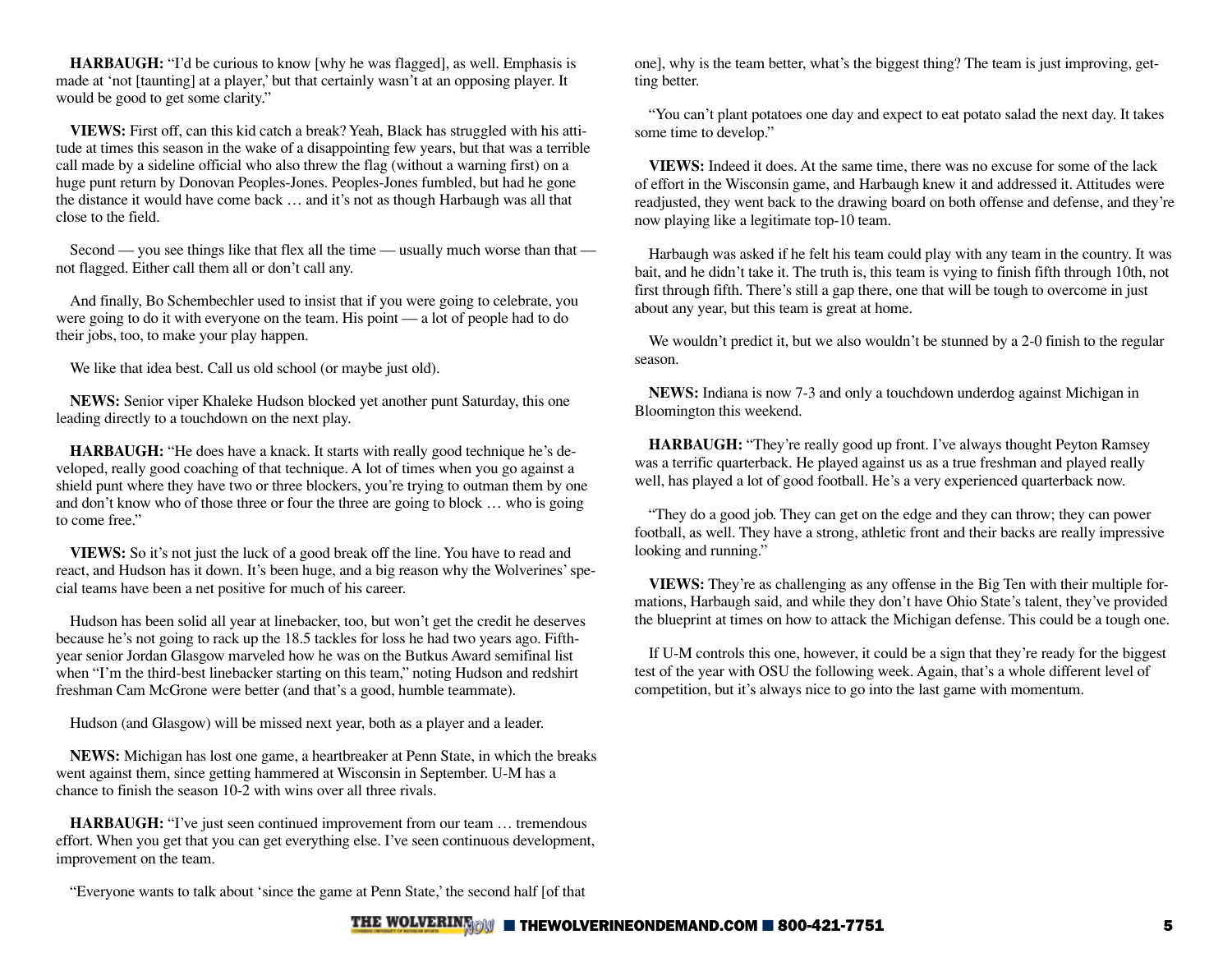# Wolverine Watch: One Down, Much More To Go

John Borton • TheWolverine

Michigan Wolverines football head coach Jim Harbaugh loves to say "Onward," and that's precisely where his team needs to go in the fateful two weekends ahead.

Michigan fans and observers are not so burdened, at least for the moment. They can linger a bit, absorb, enjoy. Saturday will arrive soon enough.

Their favorite football team has slain one big, nasty dragon, even if it qualified as a half-dead one in the most recent encounter. Fully absorbing what that means can be accomplished while savoring the achievement.

Tom Crawford does just that. The Michigan grad, East Lansing resident and media personality continuously fights the good fight among Spartans, who enjoyed a decade of all too often rubbing Michigan's football face in the dirt.

"I wear my Michigan hoodie, and people don't give you grief … Yeah, it's great," he said. "It's great to be a Michigan Wolverine here in greater Lansing, and East Lansing, specifically."

That's no small luxury. As recently as a half-dozen years ago, Michigan State owned this series. The Spartans didn't just beat Michigan with regularity, they beat the Wolverines down. They laughed about it.

Jim Harbaugh has checked the box in righting the MSU series, but the big-picture job is far from over.

After four decades of domination by Michigan, the tide turned, and Mark Dantonio's Spartans were letting everybody know it. They unleashed everything they had, led by a marauding defense that played to the whistle — and several head twists, gouges and quarterback muggings beyond.

The Wolverines appeared helpless to respond. They took their beatings, hoping to push back, and then losing 29-6 or 35-11. They literally drove a stake into Michigan State's turf. They lost that game, too.

They apologized for the stake.

Now Michigan is having its stake and making MSU eat it, too.

In the five years prior to Jim Harbaugh's arrival, Michigan State outscored Michigan on average, 27.2-12.0. In the five years Harbaugh has been on hand, the Wolverines flipped that edge, winning on average 26.0-16.2.

That culminated in Michigan's 44-10 win on Saturday, the biggest victory margin in the series since 2002, a 49-3 U-M victory.

Paul Bunyan is staying in Ann Arbor this winter, and perhaps more often than not in years to come.

# **TheWolverine.com** [Your No. 1 Resource](https://michigan.n.rivals.com/users/sign_up/76?promo_code=blue60)

for extensive Michigan Football coverage





**RECRUITING SCOOP**

Breaking news, team and individual rankings, features on every commitment, over 10 years of archived recruiting information.

#### **DAILY TEAM COVERAGE**

Go behind the scenes with exclusive coverage on the Wolverines throughout the season.

#### **EXPERT ANALYSIS**

In-depth analysis by our seasoned experts in the field.

#### **PROSPECT VIDEOS**

See all of tomorrow's top Michigan prospects in action on our top-quality prospect videos.

#### **LIVELY MESSAGE BOARDS**

Interact with other Michigan fans across the country and discuss the state of the Wolverines.



# **Rivals.com Mobile**

Providing you the best coverage of Michigan football, basketball and recruiting – on the go!

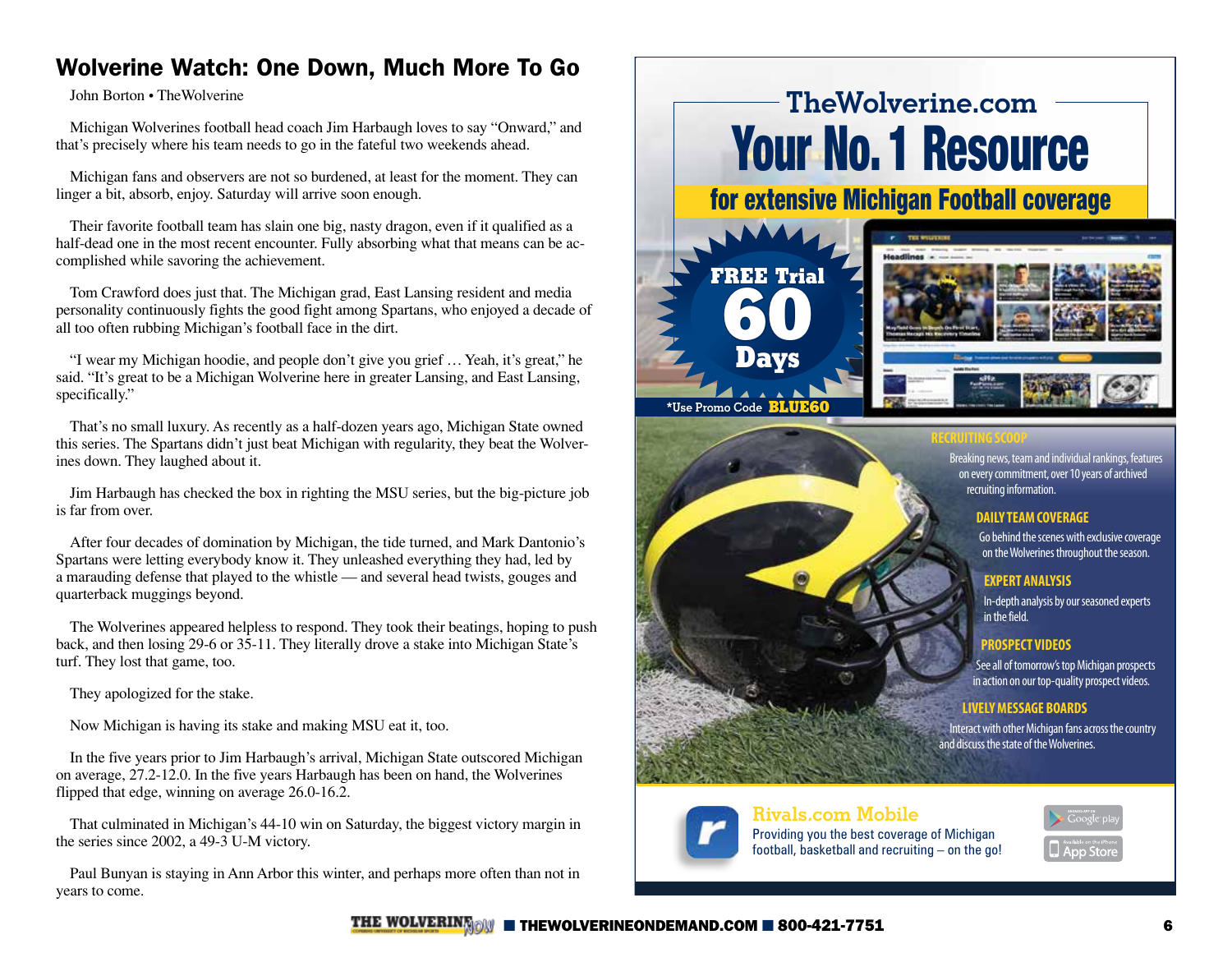According to a couple of close observers, the Spartans seemed to know what was in store.

"I think Spartan fans, and Spartan fan media, saw this thing coming," Crawford said. "They were bracing themselves, just in dialogue last week … This could be ugly. And it was indeed from their standpoint, and it was a beautiful thing for Michigan fans."

Doug Karsch, sideline reporter for the Michigan radio team, made a pointed observation from field level.

"I was a little surprised, because I'm so accustomed to Dantonio teams showing up for this game, and they didn't at all. As that game went on, you could almost feel the quit," Karsch said.

"I'm not around them on a week-in, week-out basis. I can't say that with the degree of certainty I could with a team I'm really familiar with. But it felt like the kind of game where Michigan State just wanted to get it over with."

The Wolverines wanted to get Michigan State's bully stretch over with. They have. If not for one of the luckiest plays in the history of college football — The Immaculate Misdirection in 2015 — and U-M losing its starting quarterback in 2017, Harbaugh would be 5-0 versus Dantonio and the Spartans.

As it is, Harbaugh made a point of setting the record straight — quite literally.

"This has definitely shifted, and I think Jim Harbaugh has embraced that," Crawford said. "In his postgame presser, one of his initial remarks was that everyone in that locker room now — from his fifth-year seniors down to his freshmen — everybody has a winning record against Michigan State."

Given the recruiting, roster makeup and general direction of both programs at this point, that's not changing any time soon.

In the four years prior to Harbaugh showing up, Michigan scored a combined 43 points against Michigan State. This year alone, the Wolverines put 44 on the board.

It's extremely important how Michigan finishes this football season. Indiana can be dangerous, especially at home. Harbaugh hasn't gotten out of Memorial Stadium without overtime in his tenure in Ann Arbor.

A win there — a convincing win, with a better defensive effort than U-M exhibited at home a year ago against the Hoosiers — could be crucial to setting up a showdown against the far greater dragon. Last year, cracks in the wall against Indiana foreshadowed the crumbling in Columbus.

Ohio State remains the big target, just like it was precisely 50 years ago. Getting back at least on even footing with the Buckeyes holds the key to Harbaugh's distinction between good and great.

He's checked the box against Michigan State. The next one will be a tougher nut to crack.

# By The Numbers: U-M's 34-Point Win Was Its Sixth Largest Vs. MSU Since WWII

Austin Fox • TheWolverine

Saturday's 44-10 beatdown of MSU was the 112th all-time meeting between the Michigan Wolverines' football program and the Michigan State Spartans, with the first one occurring all the way back in 1898 when the Green and White were still known as Michigan Agricultural College.

This past weekend's victory marked the 19th time the Maize and Blue had ever beaten the Spartans by at least 30 points, but just the ninth time since World War II came to an end on Sept. 2, 1945.

It also stood as Michigan's sixth-largest margin of victory against the Spartans since 1945, and the second biggest since 1986.

The only bigger triumph since '86 was the 49-3 obliteration at The Big House in 2002, which at the time started a string of six straight wins against MSU under head coach Lloyd Carr (1995-07) that ran through 2007.

Senior quarterback Shea Patterson set some records of his own in last weekend's annihilation of the Spartans, with his 384 passing yards standing as the most that any Michigan signal-caller had ever compiled against Michigan State. Current New England Patriots quarterback Tom Brady held the previous record, throwing for 285 yards during a 34-31 loss at MSU in 1999.

Patterson's 384 yards also marked the fifth most in a game in program history, with the contest standing as just the 23rd time a Michigan quarterback had ever thrown four touchdown passes in the Wolverines' 140 seasons of football.

The 34-point margin of victory was the Maize and Blue's 15th largest ever in the rivalry, though nine of those 15 occurred prior to 1927.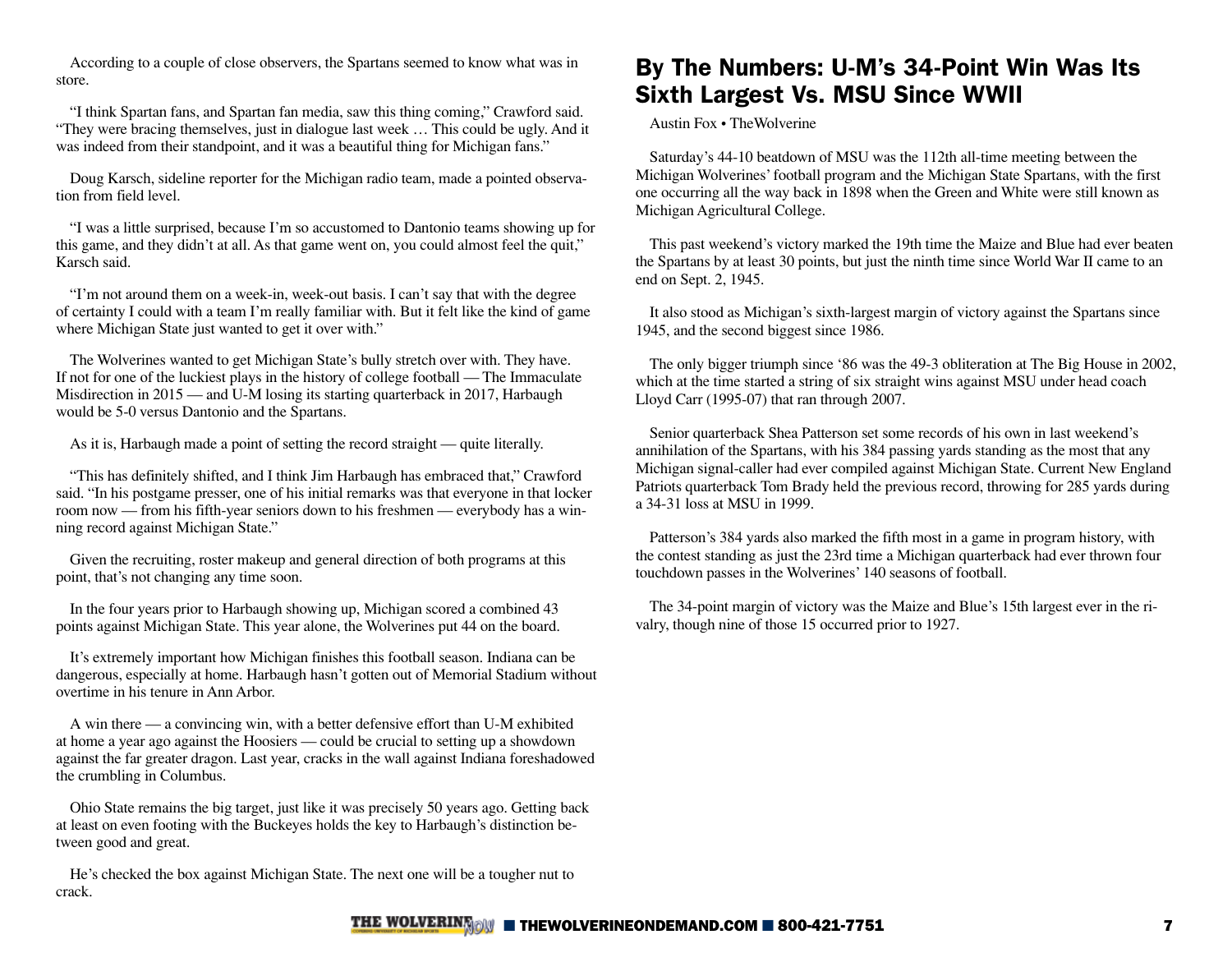| Year | <b>Final Score</b> | Margin of<br><b>Victory</b> | Host       |
|------|--------------------|-----------------------------|------------|
| 2019 | W, 44-10           | 34                          | Michigan   |
| 2002 | W. 49-3            | 46                          | Michigan   |
| 1985 | W. 31-O            | 31                          | <b>MSU</b> |
| 1983 | W. 42-0            | 42                          | <b>MSU</b> |
| 1976 | W, 42-10           | 32                          | Michigan   |
| 1973 | W. 31-O            | 31                          | <b>MSU</b> |
| 1947 | W. 55-0            | 55                          | Michigan   |
| 1946 | W. 55-7            | 48                          | Michigan   |
| 1945 | W. 40-0            | 40                          | Michigan   |
| 1926 | W. 55-3            | 52                          | Michigan   |
| 1925 | W. 39-0            | 39                          | Michigan   |
| 1923 | W, 37-0            | 37                          | Michigan   |
| 1922 | W. 63-0            | 63                          | Michigan   |
| 1921 | W. 30-0            | 30                          | Michigan   |
| 1920 | W. 35-0            | 35                          | Michigan   |
| 1912 | W, 55-7            | 48                          | Michigan   |
| 1907 | W. 46-0            | 46                          | Michigan   |
| 1902 | W, 119-0           | 119                         | Michigan   |
| 1898 | W. 39-2            | 37                          | Michigan   |

Michigan's six largest margins of victory all time against MSU (48 points or more) all occurred before 1948, with Fielding Yost's 119-0 shellacking of the Spartans in 1902 topping the list. Yost owns eight of Michigan's 14 biggest defeats of Michigan State, coaching the Wolverines from 1901-23, and then again from 25-26.

Bo Schembechler (1969-89), meanwhile, took down the Spartans by at least 30 points four separate times, though it has only occurred twice since he retired following the 1989 campaign.

Gary Moeller (1990-94) never accomplished the feat, and Carr only did so once (49-3 in 2002) despite posting an overall record of 10-3 against the Green and White.

Saturday was the first time with Harbaugh at the helm, and he became just the sixth coach in school history to beat MSU by at least 30 points, joining a list that includes Carr, Schembechler, Fritz Crisler (1938-47), Yost and Gustave Ferbert (1897-99).

#### BY THE NUMBERS: MICHIGAN AT INDIANA

**1st** And only regular-season game of the year with a 3:30 p.m. start time for Michigan. Eight contests started (or will start, in the case of the Ohio State showdown) at noon ET and three began at 7:30.

**2** Turnovers in U-M's last four games, including two turnover-free outings in wins over Notre Dame and Maryland. The Wolverines gave the ball away nine times through their first three affairs, and 13 times in their first six.

**5:26** PM Is when the sun is scheduled to set on Saturday in Bloomington, meaning the entire second half of the game will be played in darkness. Forecasts are also calling for a 60 percent chance of a rain/snow mix, to go along with highs of 38 degrees and maximum wind gusts of eight miles-per-hour.

**8.7** Has been the average margin of victory for Michigan in its last four meetings with Indiana, with none coming by more than 11. The two meetings in Bloomington (2015 and 2017) under Harbaugh have each gone into overtime, with U-M pulling out a 48-41 double-overtime triumph in 2015, and a 27-20 win in 2017.

**11**-Point margin of victory last season for the Wolverines on Senior Day over the Hoosiers (31-20), marking Michigan's closest home game of its undefeated 7-0 campaign in Ann Arbor. Heading into the 2018 home finale with IU, U-M had won its previous six home contests by at least 21 points, and doing so against the Hoosiers would have marked the first time the Maize and Blue had come out on top in all of their home clashes in a season by such a margin since 1901.

**16** Touchdown passes for Patterson on the year, which are tied with Illinois redshirt junior quarterback Brandon Peters for the fourth most in the Big Ten. If the senior throws six more scores and 443 more yards this year, he'll become the first U-M signal-caller in school history to put together two separate seasons of 22 touchdown and 2,600 passing yards (those were Patterson's exact stats last year).

**369** Receiving yards for wide receiver Jeremy Gallon in Michigan's 63-47 win over Indiana in 2013, which stands as the school's all-time record. Gallon not only set the mark that afternoon, but shattered it by 123 yards (Roy Roundtree's 246 yards against Illinois in 2010 had been the previous record). Quarterback Devin Gardner threw for 503 yards (most in a game in program history) against the Hoosiers that afternoon en route to 751 total yards from the Wolverine offense.

**1928** Was the last time U-M played MSU as late in a season as it did last Saturday (Nov. 16). The 1928 matchup between the two rivals occurred on Nov. 17 and resulted in a 3-0 Wolverine victory.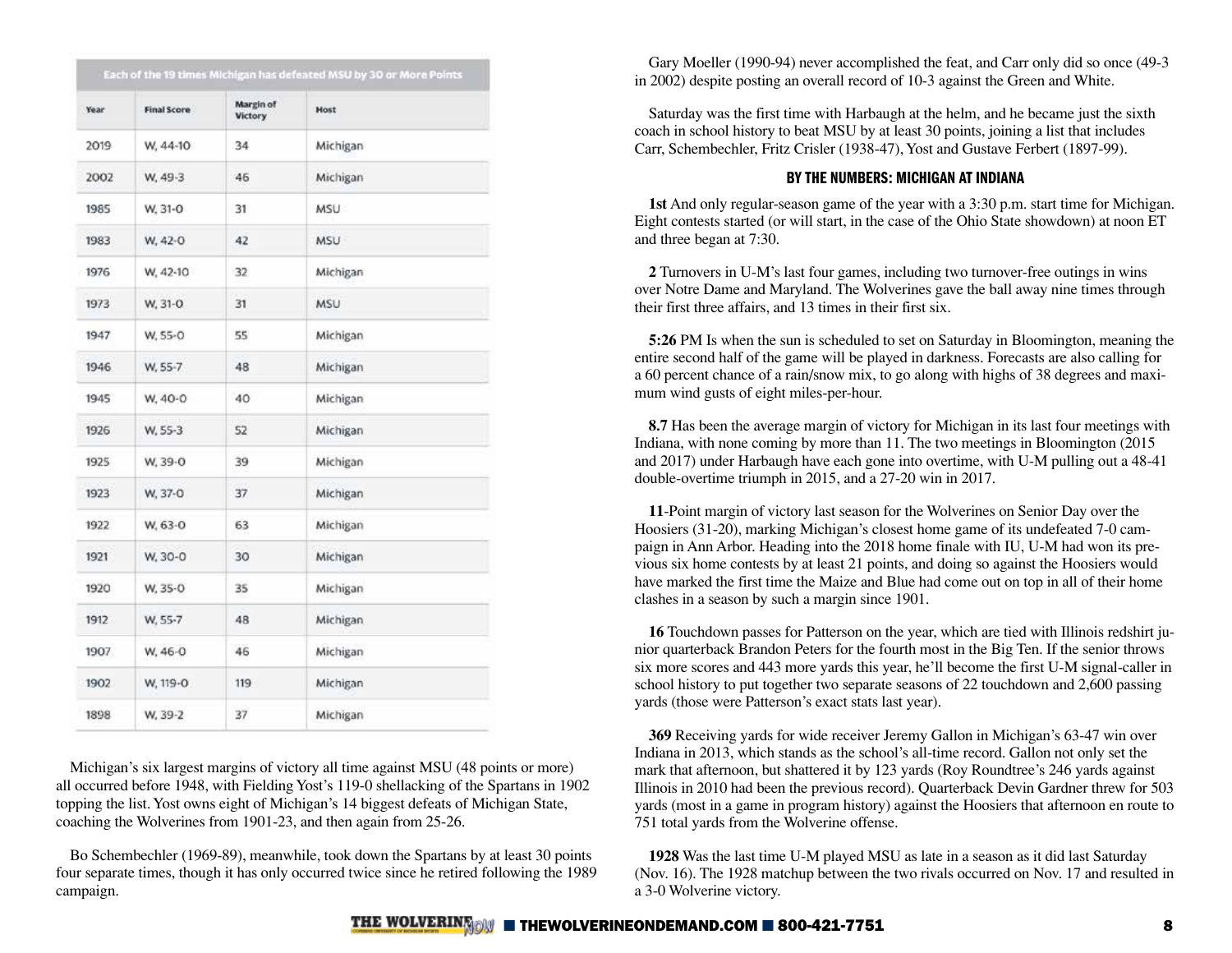# Updates On Every Former Michigan Wolverine In The NFL: Week 11

#### Ryan Tice • TheWolverine

Due in part to injuries, it's been a quiet few weeks recently for former Michigan football players in the NFL. Even Tom Brady looked like human on Sunday, though he still led his team to victory and the Patriots remain tied for the best record in the league.

There has been one notable exception during that stretch — Kansas City Chiefs defensive end Frank Clark.

Since he returned from missing two games with a neck injury and telling The Kansas City Stars' Sam McDowell that he's been dealing with a pinched nerve since training camp, Clark has posted two sacks in the last two weeks.

He returned to the starting lineup on Monday Night Football — he had come off the bench the week prior — and was a terror off the edge, racking up five quarterback pressures, including one that led directly to an interception, a forced fumble, a pass broken up and five total tackles, in addition to his quarterback takedown.

The Kansas City Star named him their Player of the Game for the performance.

"Defensive end Frank Clark came up with three big defensive plays that showed off his pass-rushing skills," the newspaper wrote. "He jarred the ball loose from Philip Rivers, and Derrick Nnadi was there to make the interception. Later, Clark forced a fumble on third down that led to a Chargers punt.

"With about six and a half minutes remaining, Clark stuffed Austin Ekeler on third down, forcing another punt. A week ago, Clark said he's been playing this season with a pinched nerve in his neck. If he's close to 100 percent, he can be the difference-making defensive end the Chiefs envisioned when he was signed to a \$105 million contract."

A full roundup of what former players in the NFL did this past week is below:

#### **OG Ben Braden, New York Jets**

After he was released by the Green Bay Packers Nov. 7, he returned to the practice squad of the 3-7 Jets, where he has spent much of the past two seasons before being cut in September.

#### **QB Tom Brady, New England Patriots**

Completed 26 of 47 passes (55.3 percent) for 216 yards in the 9-1 Patriots' 17-10 win over the Eagles … The Patriots are tied for the best record in the league … He has started all 10 games and completed 256 of 402 passes (63.7 percent) for 2,752 yards with 14 touchdowns and five interceptions ... He has a passer rating of 90.1 and has also rushed for three scores … He ranks sixth in the league in passing yards and is tied for fourth in passes of 20 or more yards (40).

#### **TE Ian Bunting, Indianapolis Colts**

After being released by the Jets, he was signed to the 6-4 Colts' practice squad, where he still resides.

#### **LB Devin Bush Jr., Pittsburgh Steelers**

Started and recorded five tackles in the 5-5 Steelers' 21-7 loss to the Browns … On the year, he has started nine times, played in every game, and logged 74 tackles (46 solo) with one sack, four passes broken up, two interceptions and four fumble recoveries, one of which he returned for a score … Is tied for 25th in the league for tackles and is first in fumble recoveries … Only five players have made more tackles and boast more than his six passes defended ... He leads all rookies in tackles by 10 and fumble recoveries by three, and is one of just two first-year players with two picks.

#### **TE Jake Butt, Denver Broncos**

On injured reserve with the 3-7 Broncos after a setback in his quest to return from a torn ACL early in the year.

#### **DE Taco Charlton, Miami Dolphins**

Missed the 2-8 Dolphins' 37-20 loss to the Bills with an elbow injury … Has started five times and appeared in seven games with Miami … Has notched 18 tackles with one forced fumble and a career-high 4.0 sacks.

#### **WR Jehu Chesson, Washington Redskins**

Is on injured reserve for 1-9 Washington.

#### **DE Frank Clark, Kansas City Chiefs**

Had a big game on Monday Night Football in the 7-4 Chiefs' 24-17 win over the Chargers … He finished with five tackles, one sack, an additional tackle for loss, a forced fumble, three quarterback hits and one pass broken up … One of his quarterback hits led to an interception as well … Has started eight times and appeared in nine games while logging 26 tackles, 5.0 sacks, one interception, three forced fumbles, three passes broken up and a fumble recovery … Is tied for seventh in the league in forced fumbles.

#### **OL Mason Cole, Arizona Cardinals**

After starting two straight games at two different positions (left guard and right tackle), went back to being a reserve in the 3-7-1 Cardinals' 36-26 loss to the 49ers … He played mostly on special teams, but did line up at guard for three snaps … Has appeared in all 11 games this year with two starts.

#### **CB Blake Countess, New York Jets**

Played on two special teams snaps in the 3-7 Jets' 34-17 win over Washington … Has appeared in four games this year, but has not recorded any statistics.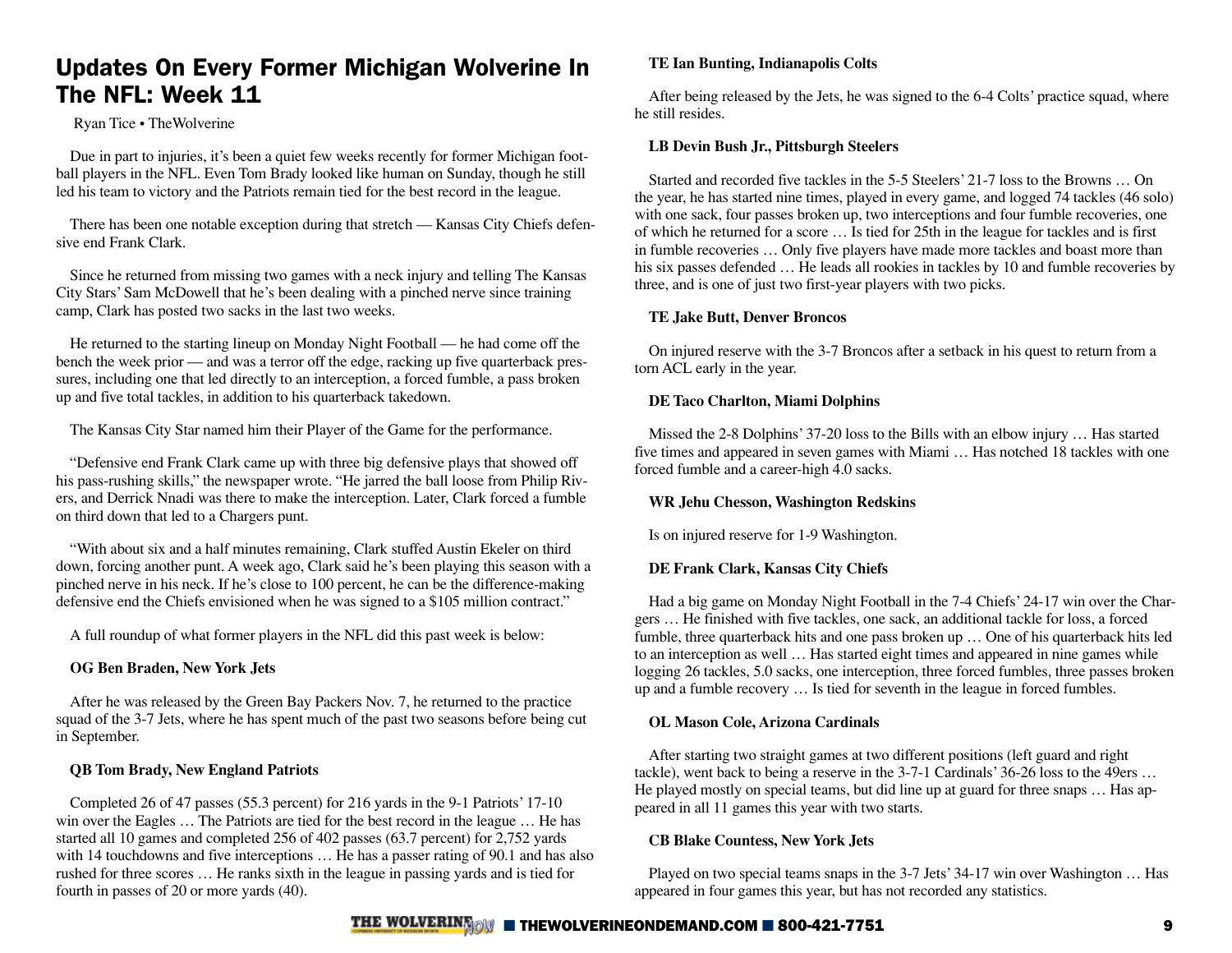#### **WR Amara Darboh, Pittsburgh Steelers**

Was signed to the 5-5 Steelers' practice squad Monday.

#### **WR Devin Funchess, Indianapolis Colts**

Started for the 6-4 Colts and broke his collarbone in week one, after hauling in three passes for 32 yards, and is now on injured reserve … He is reportedly nearing a return to practice, and the team is down its top three wideouts, so he's likely to be activated from IR when healthy (he became eligible to return Sunday).

#### **LB Rashan Gary, Green Bay Packers**

The 8-2 Packers were off this week … Has seen action in every game off the bench and logged 12 tackles with one sack and one fumble recovery.

#### **LB Ben Gedeon, Minnesota Vikings**

Started but did not post any statistics in the 8-3 Vikings' 27-23 win over the Broncos … Was only in for six defensive snaps and five special teams plays … Has made 13 stops while starting five times and appearing in eight games.

#### **TE Zach Gentry, Pittsburgh Steelers**

Was inactive in the 5-5 Steelers' 21-7 loss to the Browns ... Has appeared in three games, but has not recorded any statistics outside of a fumble recovery.

#### **OL Graham Glasgow, Detroit Lions**

Started at right guard and played 95 percent of his team's offensive snaps in the 3-6-1 Lions' 35-27 loss to the Cowboys … Has started in all nine appearances he's made this year.

#### **DT Ryan Glasgow, Cincinnati Bengals**

Is on injured reserve, but had appeared in five games with two starts for 0-10 Cincinnati and totaled seven tackles.

#### **DE Brandon Graham, Philadelphia Eagles**

Notched a pair of stops and a QB hit in the 5-5 Eagles' 17-10 loss to the Patriots … Has started each outing for Philadelphia and racked up 35 tackles (25 solo) with 6.0 sacks, one forced fumble and two fumble recoveries … Is tied for 26th in the league in sacks.

#### **QB Chad Henne, Kansas City Chiefs**

Activated from injured reserve two weeks ago, but was inactive in the 7-4 Chiefs' 24- 17 win over the Chargers.

#### **RB Karan Higdon, Houston Texans**

# **[Subscribe to](https://thewolverineondemand.com/wolverine-gift-shop/Subscriptions-c4639230) The Wolverine!**



*The Wolverine* **covers all sports at U-M with an emphasis on football,** 

Subscriptions start at \$39.99 *Makes a terrific gift for your Michigan Fan!*

**A one-year subscription includes:**

**basketball and recruiting.** 

- 11 monthly full-color, information-packed issues **(double issue in June/July).**
- **The Wolverine Football Preview, 160 full-color, action-packed pages filled with great information about the upcoming season. (Mailed in July.)**
- 26 issues of *The Wolverine Now,* our digital news**letter, published every pre-game Thursday and post-game Sunday during football season.**
- Digital access to current and archived editions of *The Wolverine* **through the FREE apps as well as at www.TheWolverineOnDemand.com.**

# **SPECIAL SUBSCRIPTION OFFER Overtime**

*Get this new book for only \$19.95 with FREE shipping\* when you subscribe, renew or give a gift subscription* 

With unprecedented access to Jim Harbaugh's U-M football team, *Overtime* is a riveting insider's chronicle of Michigan's Jim Harbaugh era, and a deeply reported human portrait of a big-time college football program at the crossroads.



(432 pages, Hardback) Regularly \$28.99 plus shipping. *\*FREE Economy Shipping (Allow up to 3 weeks for delivery) Offer only available in U.S. Limit one book per subscription Please call 800-421-7751 for faster shipping options.*

**Book Offer Expires Dec. 31, 2019. Order yours today!**

Is on the 6-4 Texans' practice squad. **1-800-421-7751 • www.TheWolverineOnDemand.com**



**THE WOLVERING ON** ■ [THEWOLVERINEONDEMAND.COM](http://thewolverineondemand.com) ■ 800-421-7751 10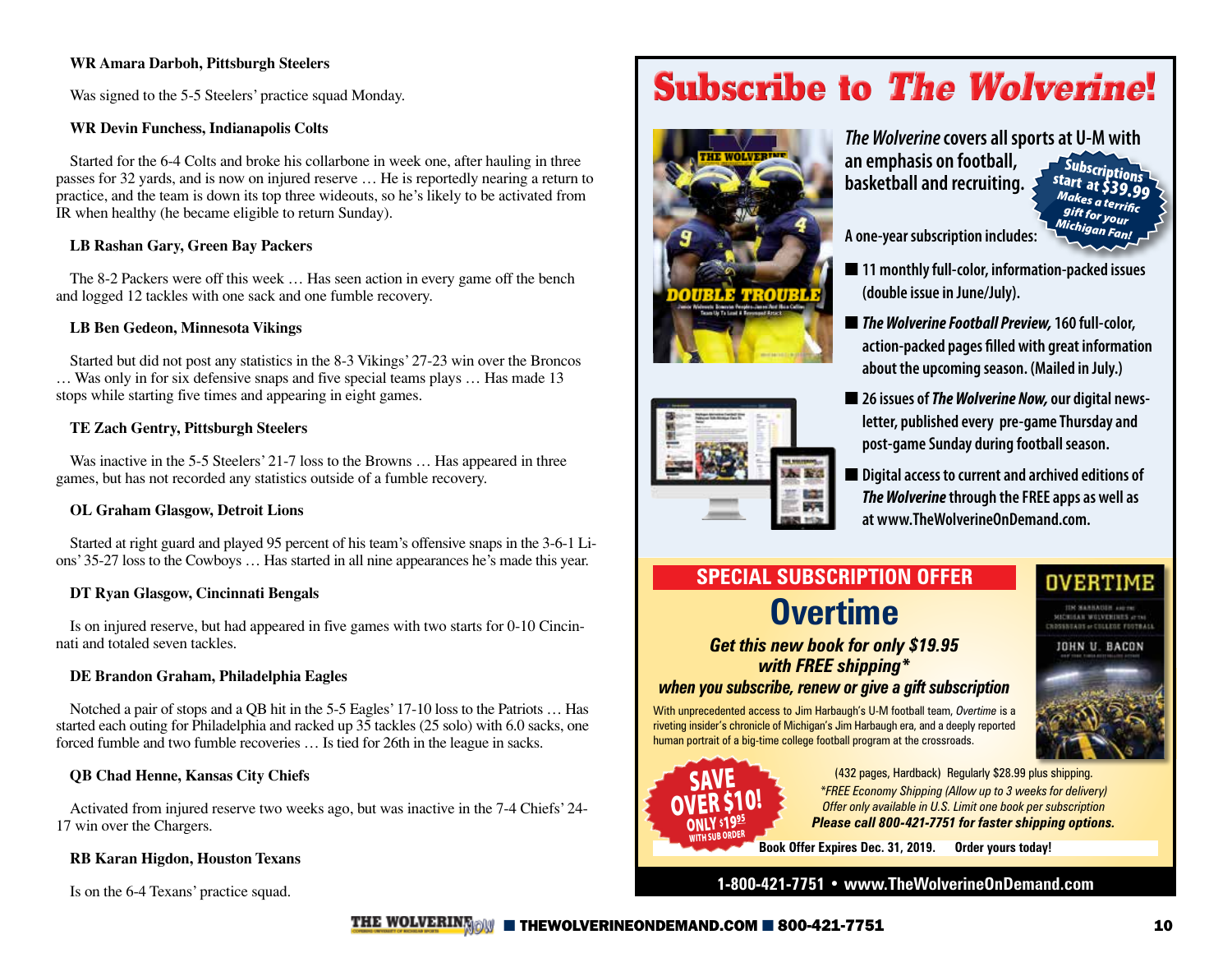#### **S Lano Hill, Seattle Seahawks**

The 8-2 Seahawks had a bye … Prior to that, he was inactive for four straight weeks due to an elbow injury … Has played in six of 10 games with two starts and made eight tackles (five solo).

#### **DT Maurice Hurst, Oakland Raiders**

Tallied a tackle and recovered a fumble in the 6-4 Raiders' 17-10 win over the Bengals … Has started twice and appeared in all 10 games while making 13 tackles with 2.5 sacks, one pass broken up and a fumble recovery.

#### **OL Kyle Kalis, Oakland Raiders**

Was picked up for the 6-4 Raiders' practice squad in late October.

#### **FB Joe Kerridge, Cleveland Browns**

On injured reserve with the 4-6 Browns.

#### **OT Taylor Lewan, Tennessee Titans**

The 5-5 Titans were off this week … Has started all six games since returning from a four-game suspension and has only missed two snaps.

#### **CB Jourdan Lewis, Dallas Cowboys**

Played 48 percent of his team's defensive snaps and also on special teams in the 6-4 Cowboys' 35-27 win over the Lions … On the year, he has recorded 21 tackles (16 solo), one sack, an interception that he returned 20 yards and a fumble recovery that he ran back 63 yards for a touchdown in 10 games (one start).

#### **CB David Long, Los Angeles Rams**

Was in for 15 defensive snaps and 19 plays on special teams in the 6-4 Rams' 17-7 win over the Bears ... Notched two stops ... Has four tackles in four games played on the year.

#### **OL Erik Magnuson, Oakland Raiders**

Was not active in the 6-4 Raiders' 17-10 win over the Bengals ... Has appeared in one game since being signed off the Bills practice squad.

#### **DT Bryan Mone, Seattle Seahawks**

Is on the 8-2 Seahawks' practice squad once again … Has appeared in three games and made three tackles.

#### **OL Patrick Omameh, New Orleans Saints**

Played as a reserve (one offensive snap and six on special teams) in the 8-2 Saints' 34-

17 win over the Buccaneers … Has appeared in eight contests this year.

#### **S Jabrill Peppers, New York Giants**

The 2-8 Giants were off this week … On the year, he has started every game and posted 71 tackles (47 solo) and five passes broken up with one interception (a pick-six) and three forced fumbles … Is tied for 34th in the league in tackles; only nine players have at least 70 tackles and six passes defended ... His three forced fumbles are tied for seventh in the league.

#### **QB Jake Rudock, Miami Dolphins**

Is on the 2-8 Dolphins' practice squad.

#### **LB Jake Ryan, Jacksonville Jaguars**

On the reserve/non-football injury list for the 4-6 Jaguars after suffering an offseason setback during his rehab from a torn ACL.

#### **OL Michael Schofield, Los Angeles Chargers**

Started at right guard and played every offensive snap in the 4-7 Chargers' 24-17 loss to the Chiefs … Has not missed a snap yet this year while starting all 11 contests.

#### **CB Brandon Watson, Jacksonville Jaguars**

Made his NFL debut last week and recorded this first NFL tackle in the 4-6 Jaguars' 33-13 loss to the Colts while playing on special teams.

#### **S Jarrod Wilson, Jacksonville Jaguars**

Notched six tackles and snared his first NFL interception in the 4-6 Jaguars' 33-13 loss to the Colts ... Has started each game this year and played every snap ... One of just three players who had been on the field for every snap from scrimmage this season for his team ... On the year, he's posted 48 tackles (36 solo) with one interception, two passes broken up and a forced fumble.

#### **DE Chase Winovich, New England Patriots**

Played 30 defensive snaps and on special teams in the 9-1 Patriots' 17-10 win over the Eagles; notched a trio of solo tackles and two QB hits … On the year, he has logged 14 tackles (10 solo) with 4.5 sacks, plus a touchdown after a blocked punt … Is tied for fourth in the league among rookies in sacks.

#### **DE Chris Wormley, Baltimore Ravens**

Came off the bench to play 16 defensive snaps (26 percent of the unit's time on the field) and on special teams, posting a pair of stops, in the 8-2 Ravens' 41-7 win over the Texans … Both tackles came after one-yard gains … Has seen action in all 10 contests so far and made four starts with 13 tackles, one sack and one pass broken up.

### THE WOLVERING INTERVOLVERINE ONDEMAND.COM  $\blacksquare$  800-421-7751 11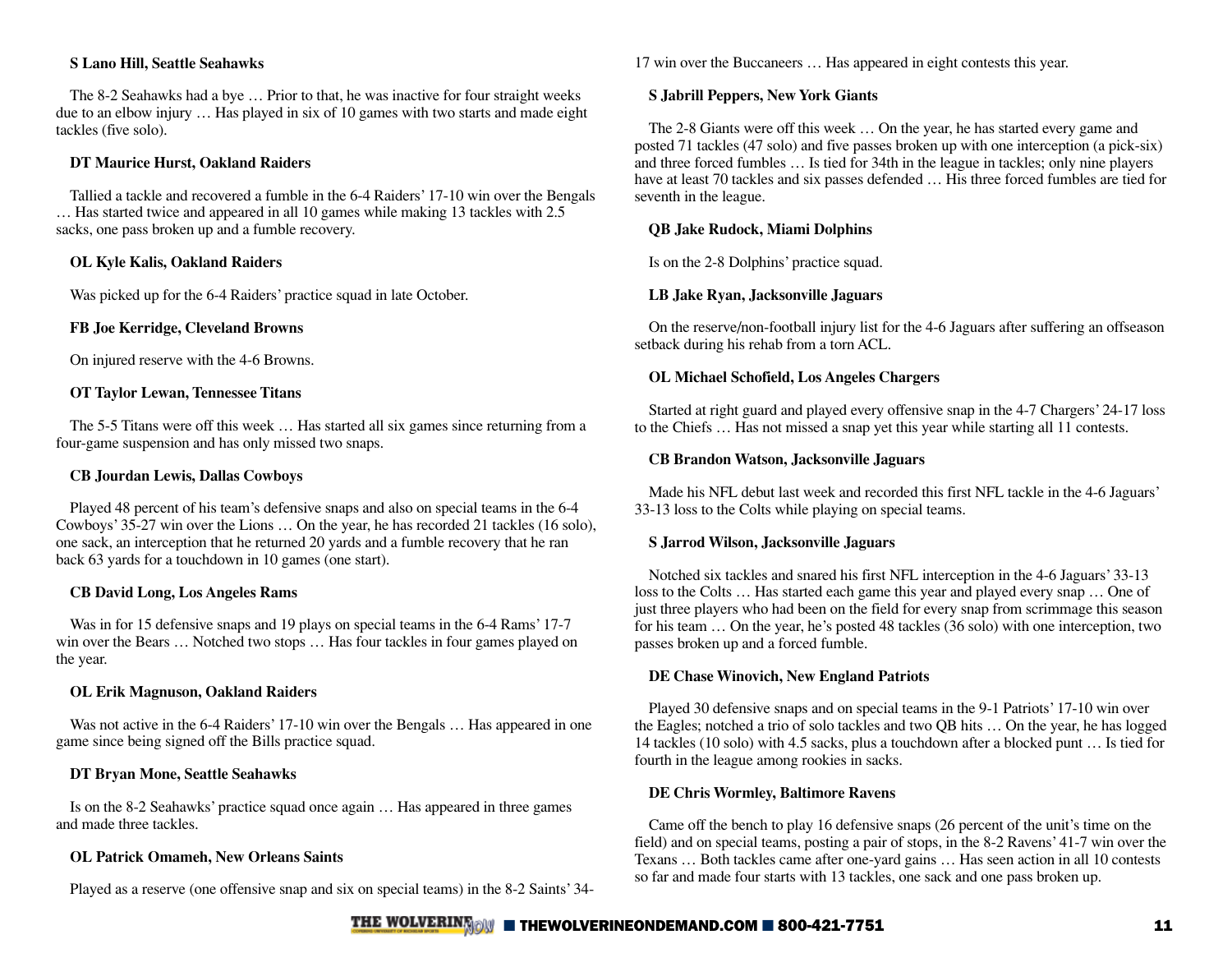## Notebook: IU Head Coach Tom Allen Previews Michigan, Gives Injury Update

#### Clayton Sayfie • TheWolverine

The Indiana Hoosiers (7-3 overall, 4-3 Big Ten) are coming off a close 34-27 loss to Penn State in Happy Valley last week. They play another top-15 team in the Michigan Wolverines (8-2 overall, 5-2 Big Ten) this Saturday.

Hoosiers head coach Tom Allen met with the media to preview the matchup with the Wolverines. He also gave an update on an injury that occurred against PSU.

#### **Indiana Hoosiers Head Coach Tom Allen Previews Michigan Game**

Indiana is 4-1 this season when playing at home, with the lone loss coming Sept. 14 against Ohio State. This Saturday will be the final home game of the season in Bloomington, and Allen is hoping to end it on a high note for his seniors.

"We've got a big opportunity for our seniors," Allen said. "We're going to recognize 16 seniors on Saturday. It's a special group of guys, really special to me because of the change they've created here."

Allen's group will face the challenge of playing a surging U-M team that has won its last three games, all in blowout fashion.

"I have a lot of respect for them and their coaches, the talent that they have, and how they've recruited," Allen said while complimenting U-M. "They are who they are historically.

"They're playing their best football. They're a really impressive football team, physically and athletically, and just doing great things in all three phases. They've got talented specialists, and an excellent quarterback and stable of running backs. It's a really impressive receiver corps, and big, physical and athletic offensive line. There are some new faces on defense, but they're really explosive and [defensive coordinator] Don Brown does a phenomenal job schematically, and they play really hard. Coach [Jim] Harbaugh's got them playing really, really well.

"They had a big game last week in an important game for them, and they played really, really good football in all three phases. We've got a great chance to finish out a home slate for this season. That's important to us. It's about how you finish, and that's a big emphasis for our guys."

The Hoosiers have struggled to contain running quarterbacks at times this season, including last week against Nittany Lions signal-caller Sean Clifford. Clifford ran it 10 times for 55 yards and 2 touchdowns in the game.

U-M senior quarterback Shea Patterson will pose a similar challenge, and he has shown the ability to keep the ball on read-options, in addition to being able to get out of the pocket.

"Shea Patterson is a really good athlete," Allen said. "He can run it as good as anybody we've played the whole year. They have a ton of talented receivers to defend — that's

where the stress comes."

Like many people, Allen has noticed a difference between U-M's play early in the season to now.

"Going back [to the beginning of the year], they look like a completely different team, especially on offense," Allen noted. "I think part of it is a new system. They did make changes; it. I think that takes a little time.

"You go through your season and figure out what you really do well within that new system and you try to maximize those [strengths]. Then guys get more confident and start to execute, just like you see with our team.

"I just think they're playing with a high level of confidence, and they're executing their scheme better — guys are getting open, they're getting the ball to receivers and protecting the ball. They had issues with that early on, and they haven't really had issues with that lately. That's a big deal, when you start turning the ball over, then a lot of bad things happen.

"You just see a comfort level with what they're doing and the system that they've installed. They've got a lot of good athletes, a lot of really good players, so it's starting to look a lot different. That creates a lot of challenges for us."

#### **Allen Talks Injury To Junior Wide Receiver Whop Philyor**

Hoosiers' junior wide receiver Whop Philyor left the PSU game with an apparent concussion and will be questionable for this weekend's contest. Philyor is on the watch list for the Biletnikoff Award, given to the nation's most outstanding receiver, and he has 61 receptions for 863 yards and 3 touchdowns on the season.

"I do not know yet," Allen said, after being asked if Philyor will be able to play Saturday. "That's a process that we'll go through throughout the week, and we'll do a great job of being very diligent with that in his best interest."

#### **Additional Indiana Hoosiers Football Notes**

• The Hoosiers will be without redshirt freshman quarterback Michael Penix Jr.

Penix completed 110 of his 160 passing attempts on the season for 1,394 yards, 10 touchdowns and four interceptions. He also had 22 rush attempts for 119 yards and two touchdowns, but suffered a season-ending injury in the Nov. 2 game against Northwestern.

• With Penix Jr. out, redshirt junior Peyton Ramsey will start under center for the Hoosiers. Ramsey has been productive, completing 72.7 percent of his passes on the season. He is 144 of 198 for 1,673 yards, 10 touchdowns and three interceptions.

Ramsey has experience playing against the Wolverines' defense. In the 2018 game between the two teams, he completed 16 of his 35 attempts for 195 yards, one touchdown and an interception.

In 2017 against U-M, Ramsey completed 20 of his 41 attempts for 178 yards, one score and two picks.